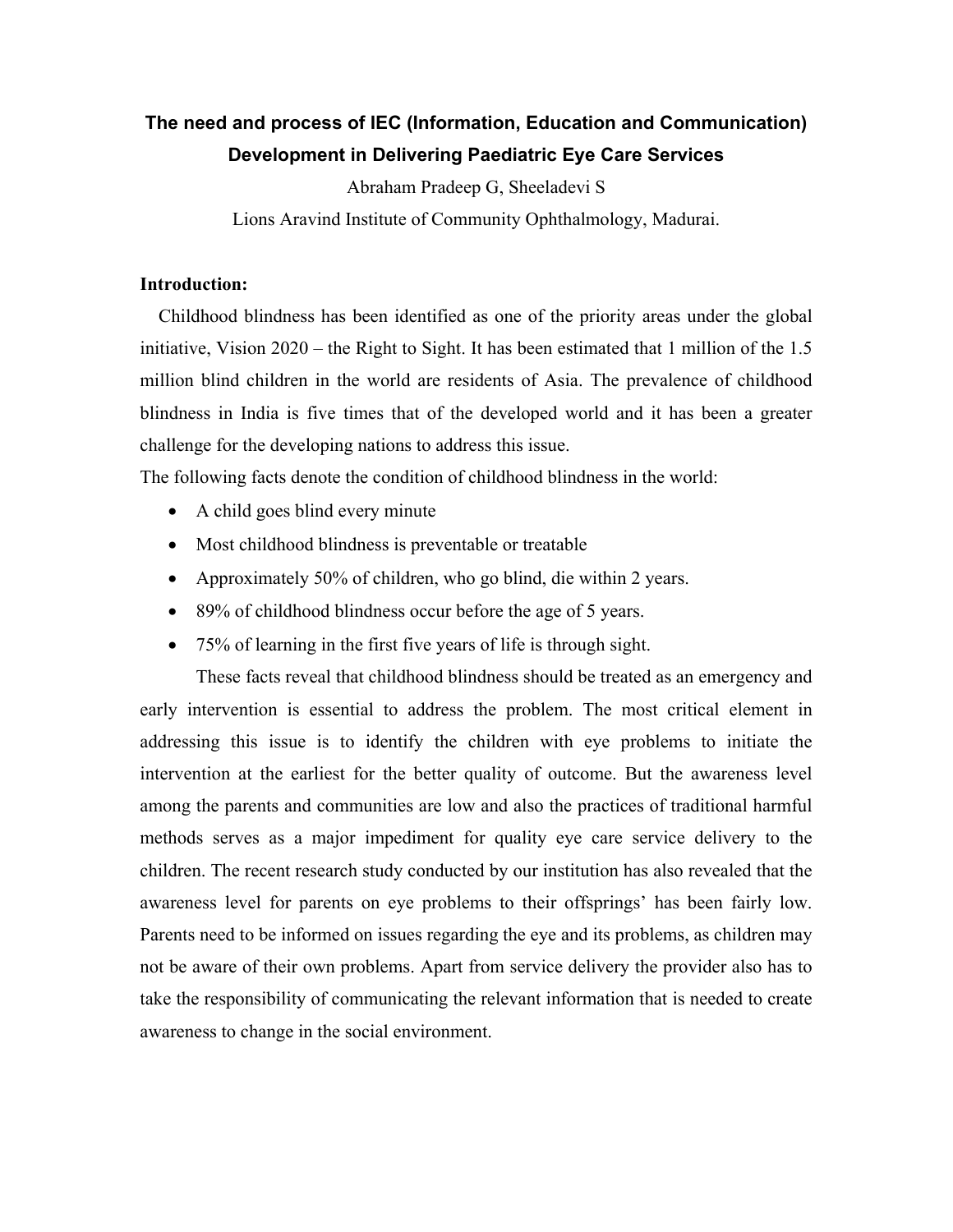### **IEC:**

IEC is a communication tool which combines strategies, approaches and methods that enable individuals, families, groups and organizations to play active roles in achieving health seeking behaviour to improve the quality of life of the communities. There are many types of IEC tools and few examples are as follows:

- a) Posters & Pamphlets
- b) Flash cards
- c) Folk songs
- d) Street plays
- e) Puppetry etc.

The above mentioned tools are the common source of IEC materials which are used for effective communication for social change. Among all the above, posters and pamphlets are very cost effective ways of reaching the masses. This is the best possible method to be adopted by any service delivery institution mainly for two reasons:

- 1. It is self explanatory and easy to distribute
- 2. To make the patient waiting time spent useful and informative.

Posters and pamphlets should convey the meaning to the readers exactly for which it has been developed. But there is always some gap between the providers and readers perspective. In order to bridge the gap between the two, development of such materials should undergo a logical process and the main objective of this article is to discuss the process of developing such posters and pamphlet through an example.

# **Methodology:**

To start with, it was decided to test the existing IEC material available in the Peadiatric Ophthalmology Unit at Aravind. As a first step, pamphlet and poster on squint was tested by administering it with parents and other patients and modify it based on the feedback. This type of research needs a lot more qualitative information and consumes more time. It is difficult to interview more people and even if interviewed, it would become difficult to analyze and interpret the data. And hence it depends on the ability of the researcher to probe in detail to get the feedback within the smallest group. For this, the researcher should posses adequate knowledge on the subject of the tools tested. As a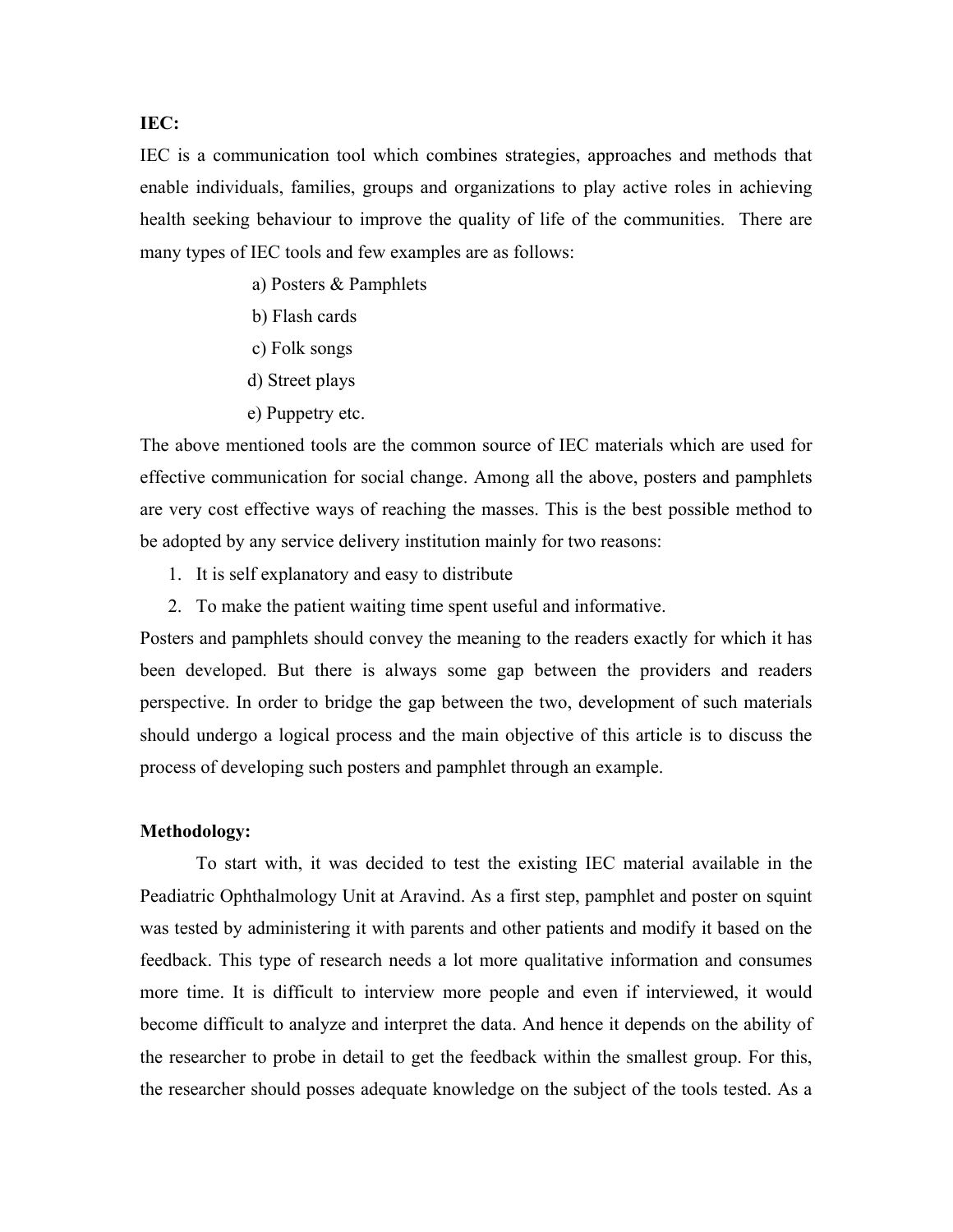first step the researcher was posted in the pediatric ophthalmology unit to understand the basics of the disease in detail. We developed a series of questions to facilitate discussion among the respondents. 16 respondents were selected randomly among those attending the pediatric eye unit at Aravind, Madurai. We gave importance to have equal representation by gender, literacy, residential status among the respondents. After getting their consent, the existing pamphlet was distributed and they were asked to read the pamphlet and this was followed by a discussion. The discussion was focused on obtaining basic information about the respondent and specific questions regarding the design of the pamphlet, content, clarity of the information presented, its relevance and the misconceptions existing about the diseases were recorded. All the responses were recorded and classified. Each response was coded, the most frequently mentioned and relevant feedbacks were taken into consideration. Based on the feedback, existing pamphlets were modified and again pre-tested with the 10 different respondents to check whether the purpose served. Other than the general respondents, the clinicians feedbacks were obtained at each step before proceeding to the next to make sure it matches with the scientific truth.

#### **Results:**

Out of the 16 respondents, 9 were males; 10 were literates. 6 persons were from urban area and others belong to semi urban and rural areas. The mean age of the participants was 34 and the range was 22 to 43. Almost all of them have seen the pamphlet for the first time. The most significant responses were classified with regard to the design, content and the misconceptions and relevant changes have been made in the revised pamphlet (Table  $-1$ ). The reasons for obtaining the misconceptions were to highlight them in the education materials to eliminate the harmful practices in the communities.

### Table: 1 **Comments and feedback of the respondents:**

# **1. Design of the pamphlet:**

#### **No of responses**

| 1. More number of pictures to be added | $-8$ |
|----------------------------------------|------|
| 2. Colorful pictures needed            | - 6  |
| 3. Lengthy messages to be avoided      | - 6  |

#### **2. Content:**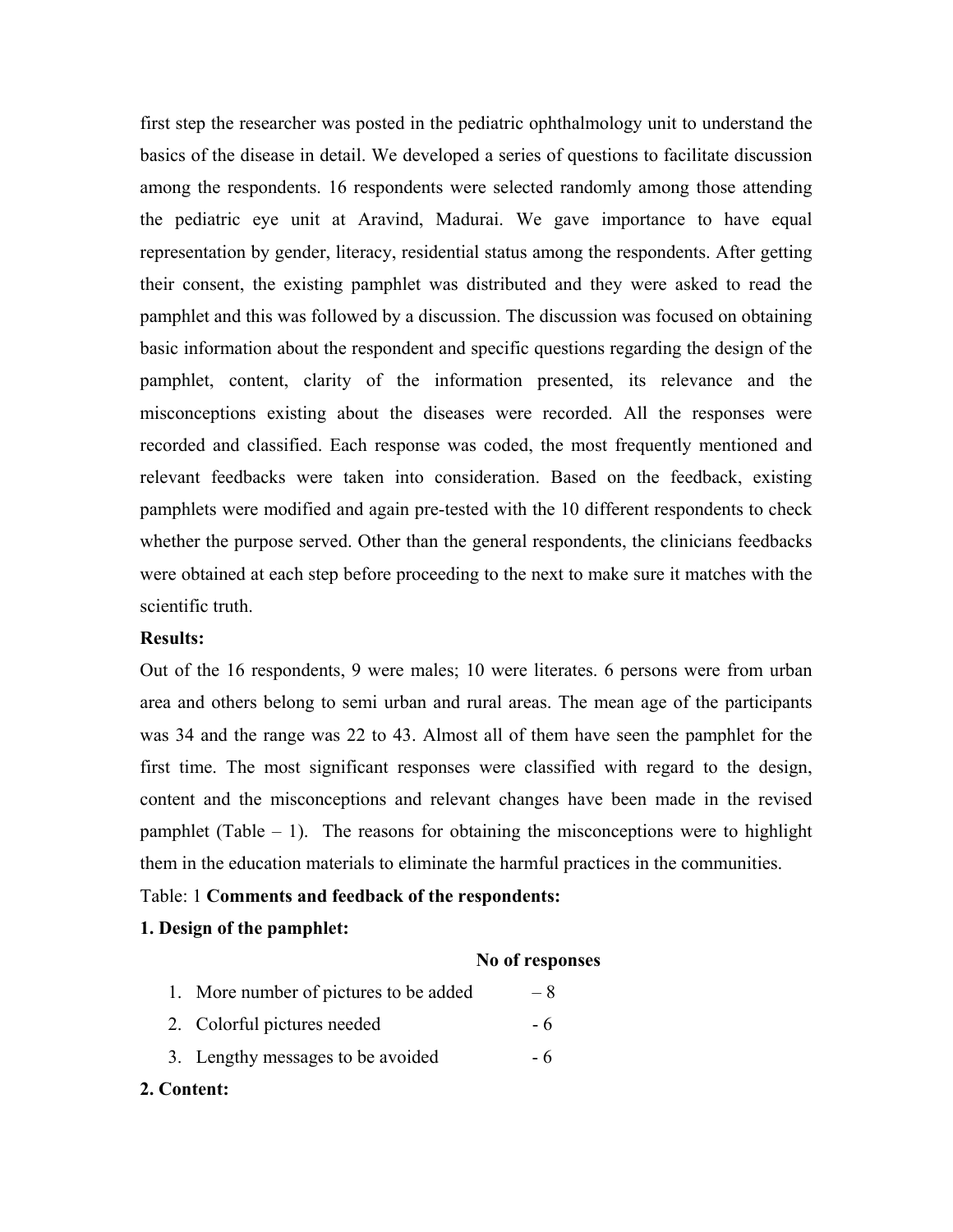- 1. Content is very sufficient 11
- 2. Needs simpler terms for clinical explanation 7
- 3. Clinical terms should be avoided 6

#### **3. Misconceptions about squint:**

- 1. Squint will be ok when the child grows up
- 2. Squint is a matter of good luck
- 3. Squint will not affect eye sight
- 4. Loss of vision may not occur due to squint
- 5. Squint correction is possible after the child grows bigger.

All the major comments and suggestions were considered positively and appropriate changes were made in the revised pamphlet. Again the revised pamphlet was pre-tested among 10 parents and caretakers and all of them expressed that they were able to understand the content easily and also the pictures depicted in the pamphlet helped them to understand the content better and it was attractive too. Most of them particularly mentioned about one picture to be changed in the pamphlet as it looks like an adult person and it was changed in the final version. After all the modifications were made, the pamphlet was printed.

# **Conclusion:**

Though the process adopted consumes more time, it is worth investing the time because ultimate aim is to make the users understand the given information in the material to create awareness for better practices. The problem of paediatric blindness can thus be partly addressed through right information and education in the community by suitable and powerful communication tools like IECs, by choosing appropriate content and the communication channel to the audience for the intended change. Thus it cannot be denied that the pamphlets and the poster created for the pediatric unit would definitely serve as useful source of information and education materials for promoting suitable awareness on eye issues and serve as powerful tools for social change.